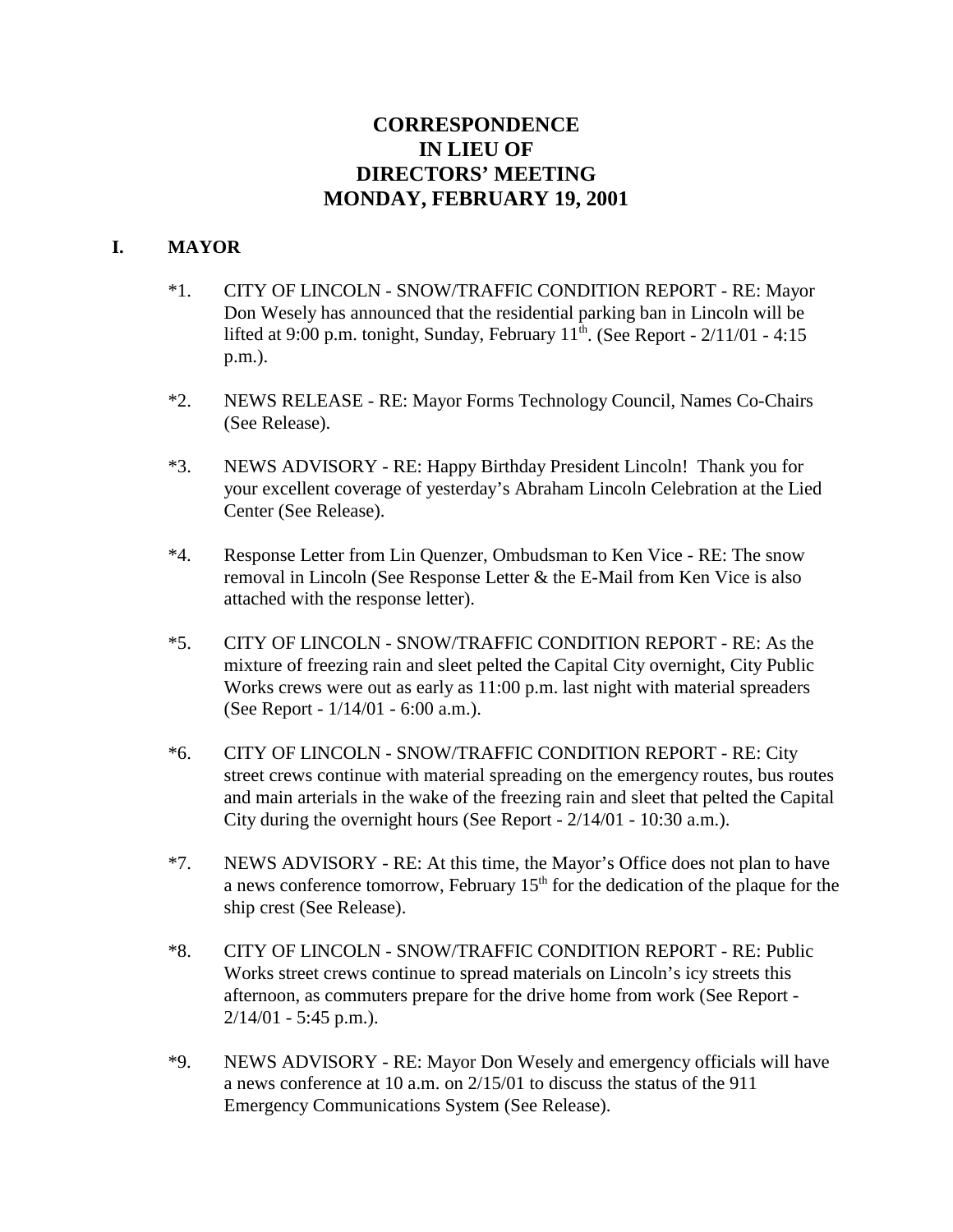- \*10. NEWS RELEASE RE: 911 Communications Service Limited (See Release).
- \*11. CITY OF LINCOLN SNOW/TRAFFIC CONDITION REPORT RE: City Public Works street crews remain busy today in the wake of the recent freezing rain, sleet and snow storms (See Report - 2/15/01 - 2:00 p.m.).

### **II. CITY CLERK**

### **III. CORRESPONDENCE**

### **A. COUNCIL REQUESTS**

### **ANNETTE McROY**

- 1. OUTSTANDING Request to **Law Department** RE: Cars & Trucks driving on City streets that operate hydraulics systems (RFI#45 -5/05/00)
- 2. OUTSTANDING Request to LPD, Chief Casady/ **Law Department** RE: To have bikes picked up by Police given to them for repairs and give away if no one claims them  $(RFI#62 - 11/16/00) - 1$ .) **SEE RESPONSE FROM ASSISTANT CHIEF JIM PESCHONG, LPD RECEIVED ON RFI#62-11/20/00**

### **JON CAMP**

- 1. OUTSTANDING Request to **Dana Roper, City Attorney** RE: EMS Outside Consultants/Attorneys (RFI#51 - 9/28/00)
- \*2. E-Mail from Jane H. Kinsey to Jon Camp RE: Sale of Holmes Park Land to Talent + (See E-Mail).

### **JEFF FORTENBERRY**

1. OUTSTANDING Request to the **Law Department** - RE: Inquiries re: Women's Commission advocacy against Defense of Marriage Amendment (RFI#21- 1/29/01)

### **B. DIRECTORS AND DEPARTMENT HEADS**

### **FINANCE/CITY TREASURER**

\*1. RE: The Monthly City Cash Report for December 31, 2000 & City Of Lincoln-Pledged Collateral Statement - December 31, 2000. (See Material)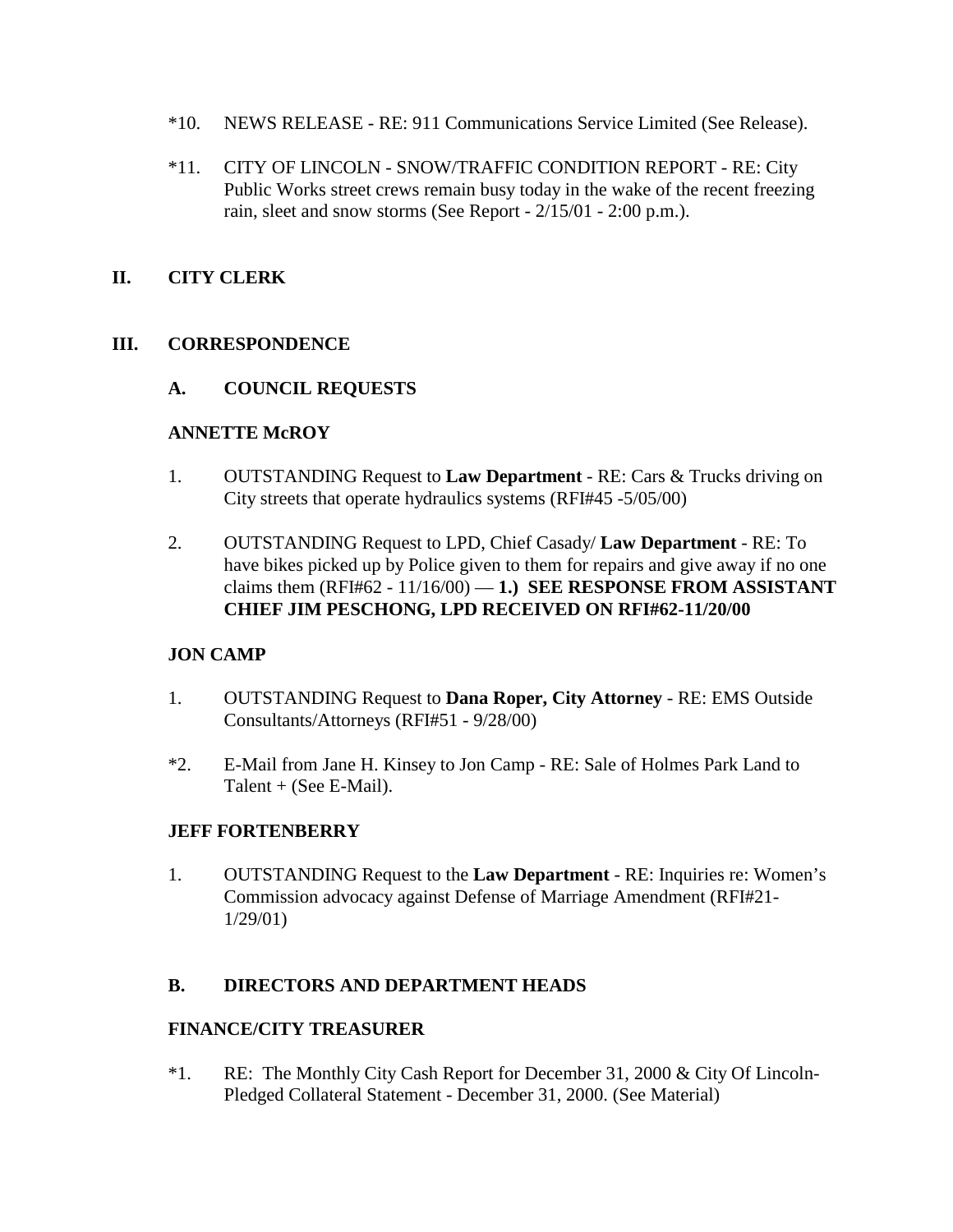\*2. RE: The Monthly City Cash Report for January 31, 2001 & City Of Lincoln - Pledged Collateral Statement - January 31, 2001. (See Material).

### **FIRE DEPARTMENT**

- \*1. Lincoln Fire & Rescue Memo from Chief Mike Spadt to Jon Camp RE: Response to Request for Information dated 1/24/01 to an E-Mail (See Memo).
- \*2. Response Letter from Fire Chief Spadt to Lester C. Woodrum RE: About the hospital diversion/rotation policy (See Letter).

### **HEALTH DEPARTMENT**

- \*1. NEWS RELEASE RE: Nominations For Lincoln-Lancaster County Environmental Awards (See Release).
- \*2. NEWS RELEASE RE: Help Keep Lincoln & Lancaster County Clean (See Release).
- \*3. NEWS RELEASE RE: February Is Spay/Neuter Month (See Release).
- \*4. NEWS RELEASE RE: Health Department Promotes "4 Steps For Kids" As Theme For "National Child Passenger Safety Week," February 11-17, 2001 (See Release).

## **PARKS & RECREATION DEPARTMENT**

\*1. Letter from Lynn Johnson to Doug Beran - RE: February 5, 2001 E-Mail Message - the proposed sale of approximately 2.3 acres of land at Holmes Golf Course (See Letter).

## **PUBLIC WORKS & UTILITIES DEPARTMENT**

- \*1. Memo from Al Imig RE: Arterial Street Rehabilitation Neighborhood Meetings (See Memo).
- \*2. NEWS RELEASE from Scott Opfer RE: "S. 13th Street 25 MPH School Speed Zone Flashers are Operational" (See Release).

## **PUBLIC WORKS & UTILITIES DEPARTMENT - LINCOLN WATER SYSTEM**

\*1. Letter from Dean & Jane Jameson, Athabasca Camps to the Lincoln Water System - RE: They wish the Lincoln Water System a heartfelt thanks for the super job they did in repairing their water main (See Letter).